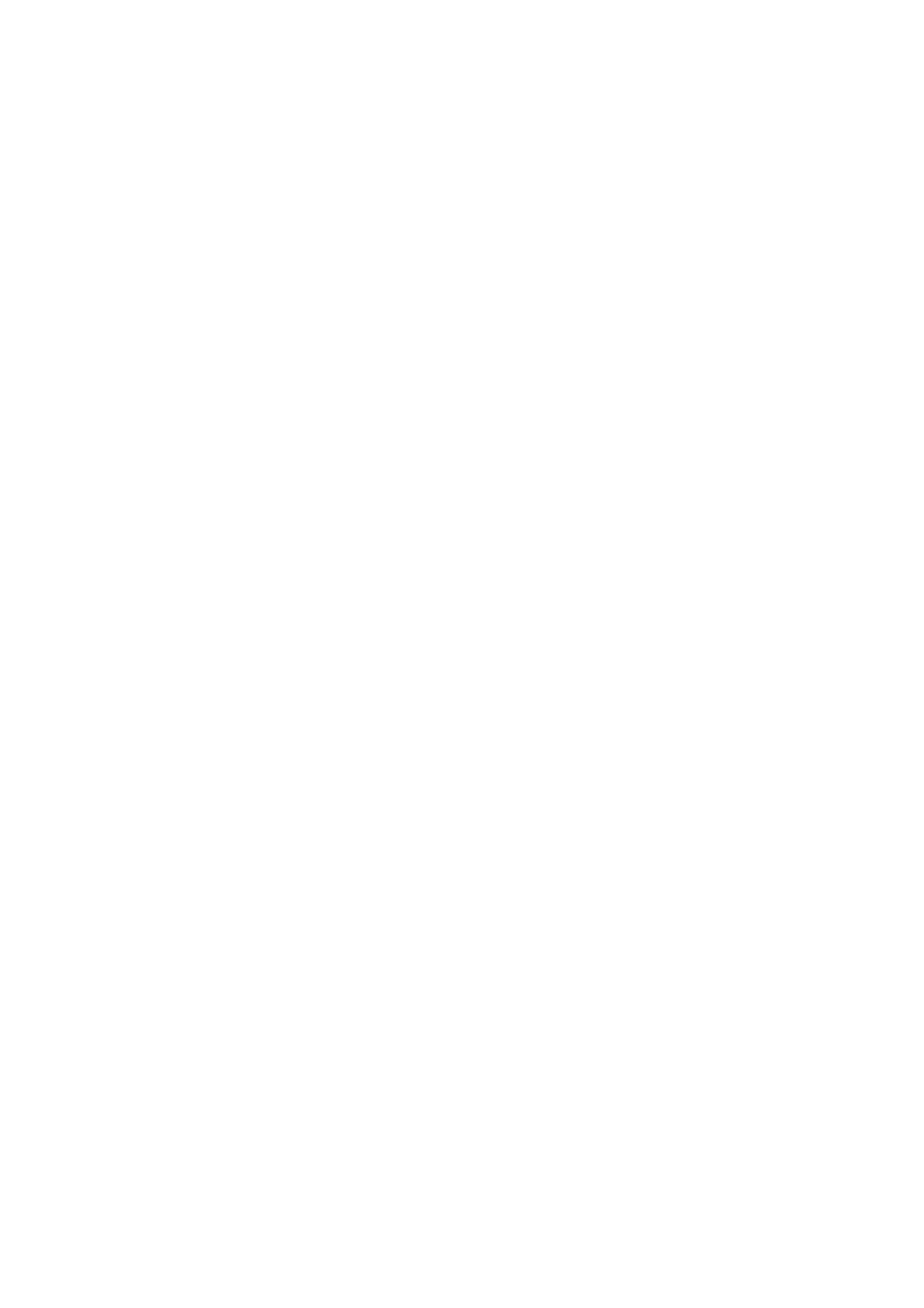# **Key**

- ; indicates separate mark points
- indicates alternatives
- eq allow for correct equivalent
- \_\_ word underlined means no alternatives allowed

#### **Paper 2H**

| 1. | (a) | B;<br>D;<br>c;                                                                                                                           | (3)        |
|----|-----|------------------------------------------------------------------------------------------------------------------------------------------|------------|
|    | (b) | muscles;                                                                                                                                 |            |
|    |     | contract;<br>peristalsis;                                                                                                                | max<br>(2) |
|    | (C) | cellulose;<br>(i)                                                                                                                        | (1)        |
|    |     | (i)<br>skin / gums / prevent scurvy / help connective tissue /<br>protect against infection / help immune system;<br>Ignore keep healthy | (1)        |
|    | (d) | the faster the exercise the more energy needed /eq;<br>(1)<br>5250;<br>(ii)                                                              | (1)<br>(1) |

### **Total 9 marks**

| œ |   |
|---|---|
| ٠ | ł |

| Cell                               | Cell structure    |           |           |             |  |
|------------------------------------|-------------------|-----------|-----------|-------------|--|
|                                    | nucleus           | cytoplasm | cell wall | chloroplast |  |
| neurone<br>(an animal cell)        |                   | (✓)       | ×         | ×           |  |
| Pneumococcus<br>(a bacterial cell) | x                 |           | (✓)       | (×)         |  |
| yeast<br>(a fungal cell)           | $\mathbf{\nabla}$ |           |           | x           |  |

1 mark per pair of correct answers in each column.

#### **Total 4 marks**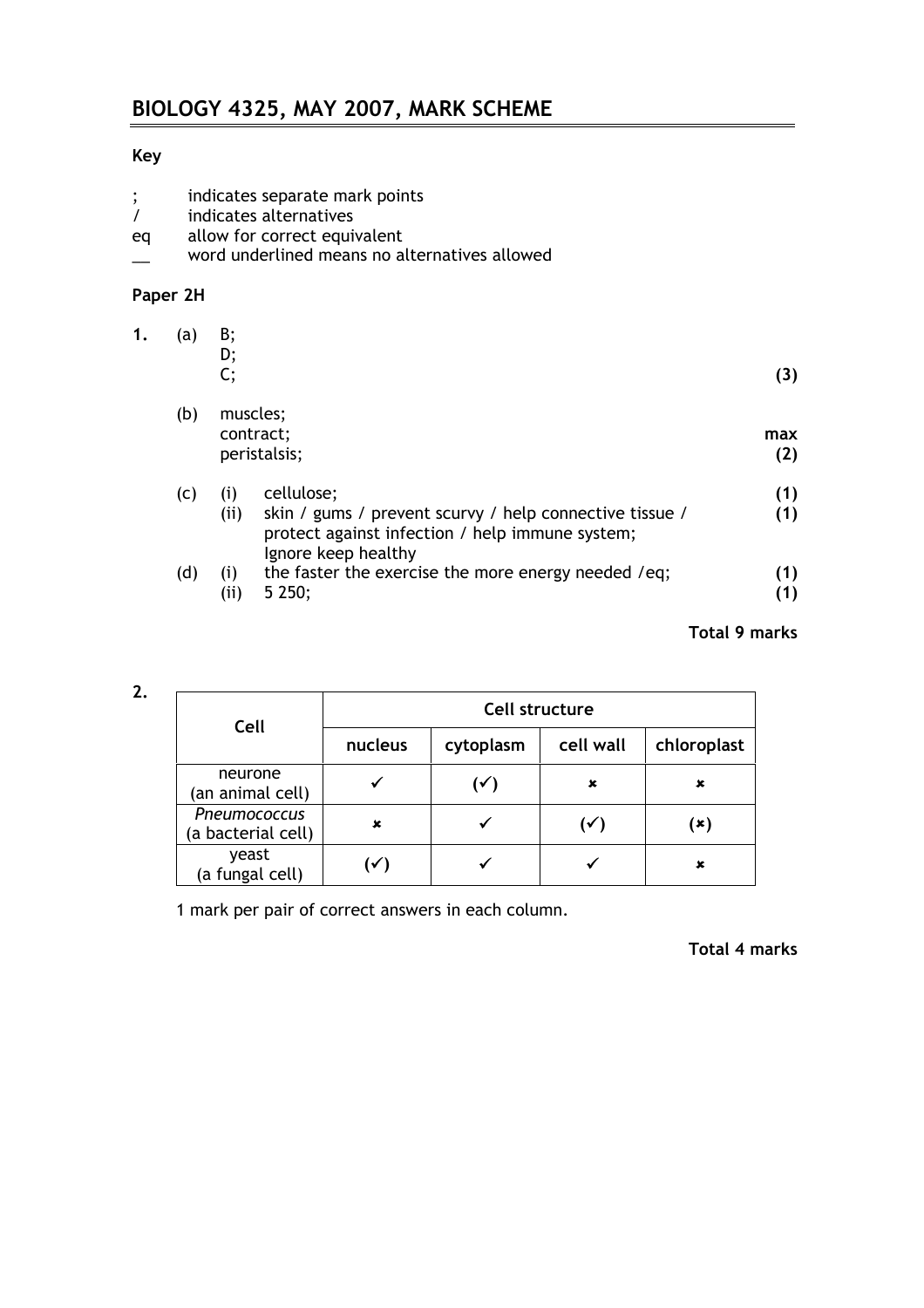| 3. | (a) | (i)          | gas used = $oxygen$<br>gas produced = $carbon dioxide;$                                                                                                                                                                                                                             | (1)                   |
|----|-----|--------------|-------------------------------------------------------------------------------------------------------------------------------------------------------------------------------------------------------------------------------------------------------------------------------------|-----------------------|
|    |     | (ii)         | yeast in middle;<br>arrows correct;                                                                                                                                                                                                                                                 | (2)                   |
|    | (b) | (i)<br>(ii)  | 38;<br>50;                                                                                                                                                                                                                                                                          | (1)                   |
|    |     |              | 38 - 57 / 19 / 57 - 38 for 1 mark                                                                                                                                                                                                                                                   | (2)                   |
|    | (c) |              | optimum / best / ideal / better temperature / warmer / high;<br>enzymes / respiration / metabolism / reactions / eq;<br>yeast reproduced;<br>more food;                                                                                                                             | max<br>(2)            |
|    | (d) | (i)          | XX and XY;<br>female and male;<br>gametes $X$ and $Y$ and all $X / X$ and $X$ ;<br>offspring XX and XY; Allow ecf from parents<br>50:50 ratio given $/$ eq;<br>due to chance / random fertilisation /                                                                               | max<br>(5)            |
|    |     | (ii)         | fewer Y sperm / more X sperm / wrongly sexed /<br>miscounted / eq;                                                                                                                                                                                                                  |                       |
|    |     |              | Ignore gene<br>Ignore temperature                                                                                                                                                                                                                                                   | (1)                   |
|    |     |              |                                                                                                                                                                                                                                                                                     | <b>Total 14 marks</b> |
| 4. | (a) |              | reduce yield / eat crop / eat leaf;<br>less leaf / less surface area / trap light / absorb carbon dioxide;<br>less photosynthesis;                                                                                                                                                  | (3)                   |
|    | (b) |              | kill/destroy pests / insects;<br>increase yield / reduce crop loss / prevent eating crop / eq;                                                                                                                                                                                      | (2)                   |
|    | (c) | (i)<br>(iii) | 28;<br>48 / 48 thousand / 48 000;                                                                                                                                                                                                                                                   | (1)<br>(1)            |
|    | (d) |              | kills other insects / not specific;<br>affect consumer / disrupts food chains / persistent /<br>accumulation / not broken down / eq;<br>reapplication needed / short lasting;<br>Ignore immune<br>resistant;<br>effect on humans / eq;<br>Ignore expensive<br>Ignore eutrophication | max<br>(2)            |
|    |     |              |                                                                                                                                                                                                                                                                                     | <b>Total 9 marks</b>  |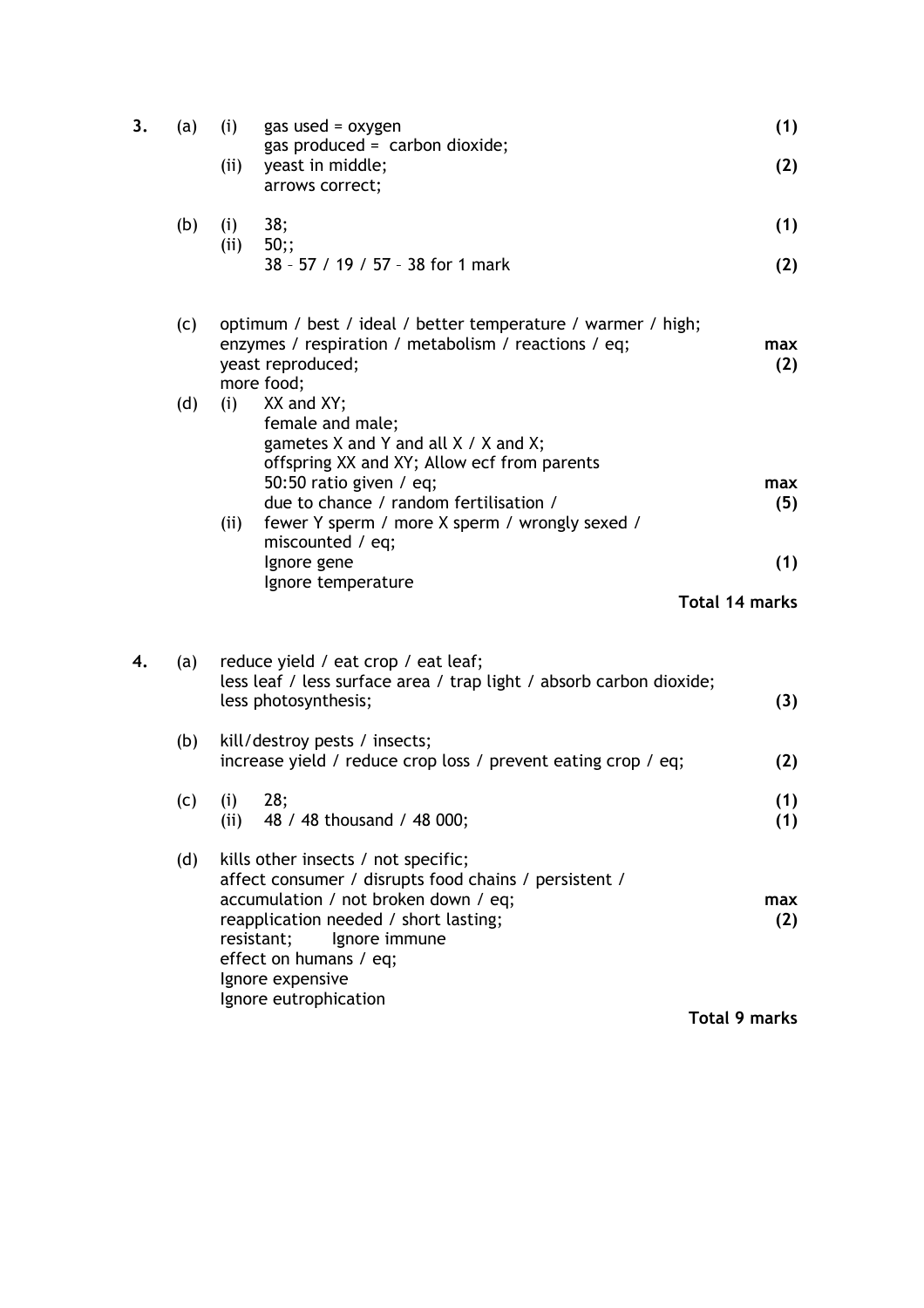| 5. | (a)               | (i)                                                              | urea / water / salt / urine / mineral ion /<br>named mineral ion;                                                                                                                                | (1)                  |
|----|-------------------|------------------------------------------------------------------|--------------------------------------------------------------------------------------------------------------------------------------------------------------------------------------------------|----------------------|
|    |                   | (ii)                                                             | (less) oxygen transport;                                                                                                                                                                         | (1)                  |
|    | (b)               | (i)                                                              | white blood cells / lymphocytes / white / B / B cells / wbc;                                                                                                                                     | (1)                  |
|    |                   | (ii)                                                             | diaphragm / intercostal muscles;<br>no contraction;<br>no volume/pressure changes (in lung/chest);<br>no air/gas/oxygen in / no air/gas/ carbon dioxide out;<br>less oxygen to cells/blood/body; |                      |
|    |                   |                                                                  | less respiration / energy;<br>Ignore suffocation / death                                                                                                                                         | max<br>(3)           |
|    |                   |                                                                  |                                                                                                                                                                                                  | <b>Total 6 marks</b> |
| 6. | (a)               |                                                                  | prevent photosynthesis;                                                                                                                                                                          |                      |
|    |                   |                                                                  | produces oxygen;                                                                                                                                                                                 | (2)                  |
|    | (b)               | (i)<br>(ii)<br>(iii)                                             | A, C and D $/$ all except B;<br>600;<br>D;                                                                                                                                                       | (1)<br>(1)<br>(1)    |
|    | (c)               | death;                                                           | microbes / bacteria / decomposers increase;<br>less oxygen;<br>(less) respiration (by organisms);                                                                                                | max<br>(3)           |
|    |                   |                                                                  | eutrophication;                                                                                                                                                                                  | <b>Total 8 marks</b> |
| 7. | tar;<br>coughing; | effect on cilia;<br>mucus build up;<br>bronchitis;<br>emphysema; | bacteria / microorganisms / infection;<br>lung cancer / carcinogen;<br>blockage to tubes / difficulty in breathing/ventilation;                                                                  |                      |
|    |                   | less diffusion;                                                  | reduced surface area / less/damage to alveoli / less gas exchange /                                                                                                                              | max<br>(5)           |
|    |                   |                                                                  |                                                                                                                                                                                                  | <b>Total 5 marks</b> |
| 8. | (a)               | (i)<br>(ii)                                                      | 1 mark for each correct arrow;;;;<br>arrow from any box to carbon in atmosphere;                                                                                                                 | (4)<br>(1)           |
|    | (b)               |                                                                  | greenhouse gas;<br>greenhouse effect;<br>global warming /trap heat / temperature rise;<br>ice cap melting;                                                                                       |                      |
|    |                   |                                                                  | sea level rising /flooding;<br>migration/death/loss of species / disruption of food chain;<br>climate change / described climate change;                                                         | max<br>(5)           |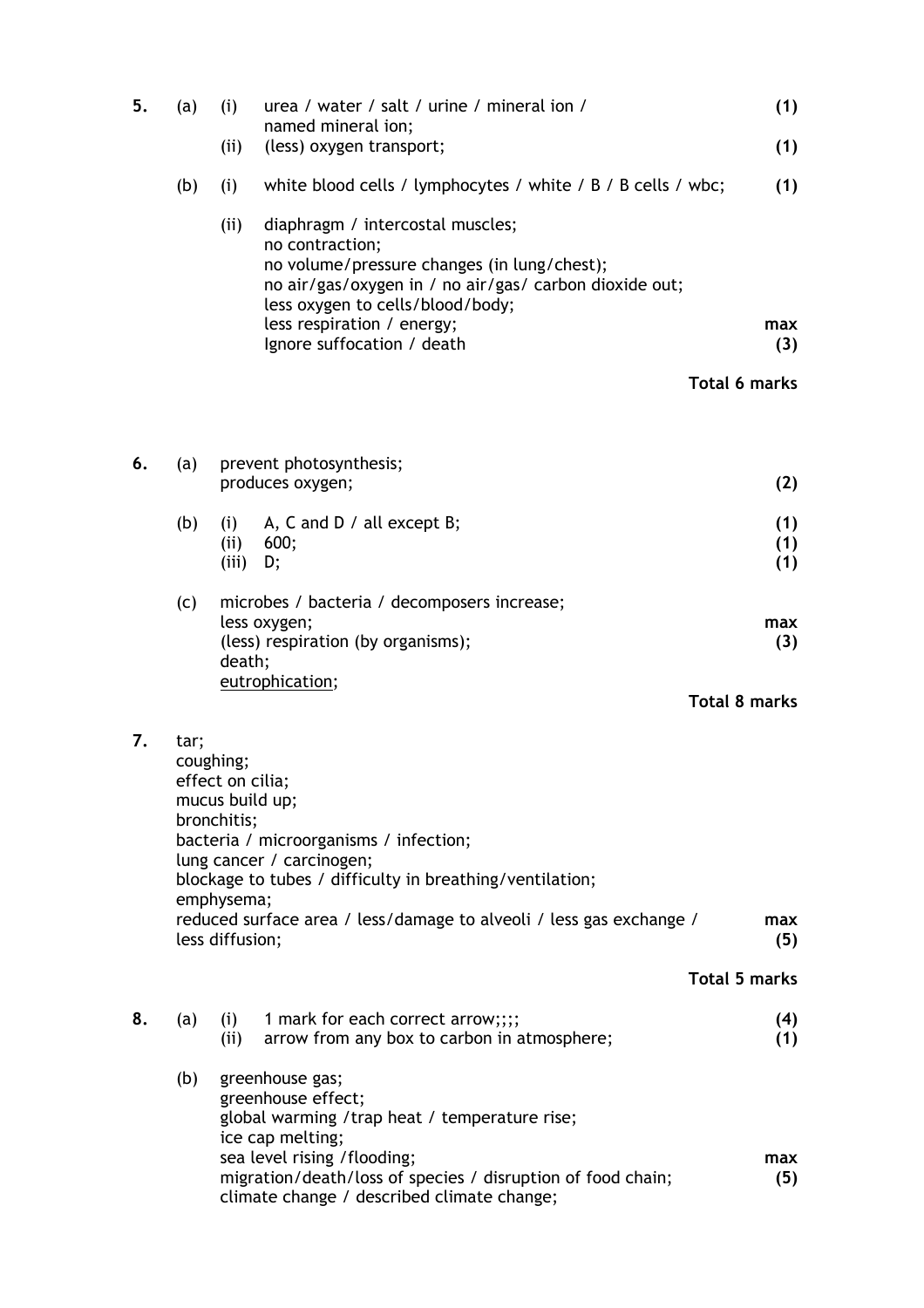| 9.  | (a) | Feature                                                                                                              | <b>Flower A</b>                                                                                                                                       | <b>Flower B</b>            |
|-----|-----|----------------------------------------------------------------------------------------------------------------------|-------------------------------------------------------------------------------------------------------------------------------------------------------|----------------------------|
|     |     | Position of<br>stamens                                                                                               | inside flower / petal                                                                                                                                 | outside flower /<br>petal; |
|     |     | Position of stigma                                                                                                   | inside flower / middle<br>/ centre                                                                                                                    | outside flower;            |
|     |     | Size of petals                                                                                                       | large                                                                                                                                                 | small;                     |
|     |     | Type of stigma                                                                                                       | sticky / smooth / solid                                                                                                                               | feathery / spikey;<br>(4)  |
|     | (b) | transfer of pollen;                                                                                                  | from anther/stamen to stigma (by insect);                                                                                                             | (2)                        |
|     |     |                                                                                                                      |                                                                                                                                                       | <b>Total 6 marks</b>       |
| 10. | (a) | palisade;                                                                                                            |                                                                                                                                                       | (1)                        |
|     | (b) | 420 to 460;<br>650 to 690;                                                                                           | Ignore blue<br>Ignore orange                                                                                                                          | (2)                        |
|     | (c) | less photosynthesis;                                                                                                 | reflects / does not absorb green light;                                                                                                               | (2)                        |
|     | (d) | temperature;<br>$CO2$ ;<br>light intensity;                                                                          |                                                                                                                                                       | max<br>(2)                 |
|     |     |                                                                                                                      |                                                                                                                                                       | <b>Total 7 marks</b>       |
| 11. | (a) | (i)<br>has atrium;<br>has ventricle;<br>has valve;<br>blood in via vein;<br>blood out via artery;<br>Ignore chambers |                                                                                                                                                       | max<br>(2)                 |
|     |     | (ii)<br>thicker walled ventricle;<br>one valve;<br>fewer vessels / eq;                                               | atrium and ventricle similar size / atrium bigger;<br>two chambers / one atrium / one ventricle / human has 4;<br>no septum / not left or right / eq; | max<br>(2)                 |
|     | (b) | blood passes through heart once;                                                                                     | heart to gas exchange organ to body / not to lung / to gill /<br>ref to double circulation / two pumps / one atrium and one                           | (2)                        |
|     | (c) | stress;<br>adrenal glands;                                                                                           | ventricle / in humans blood to lungs and to body;<br>to prepare body for physical activity / "fight, flight, fright" /                                |                            |

heart beats faster; **(3)**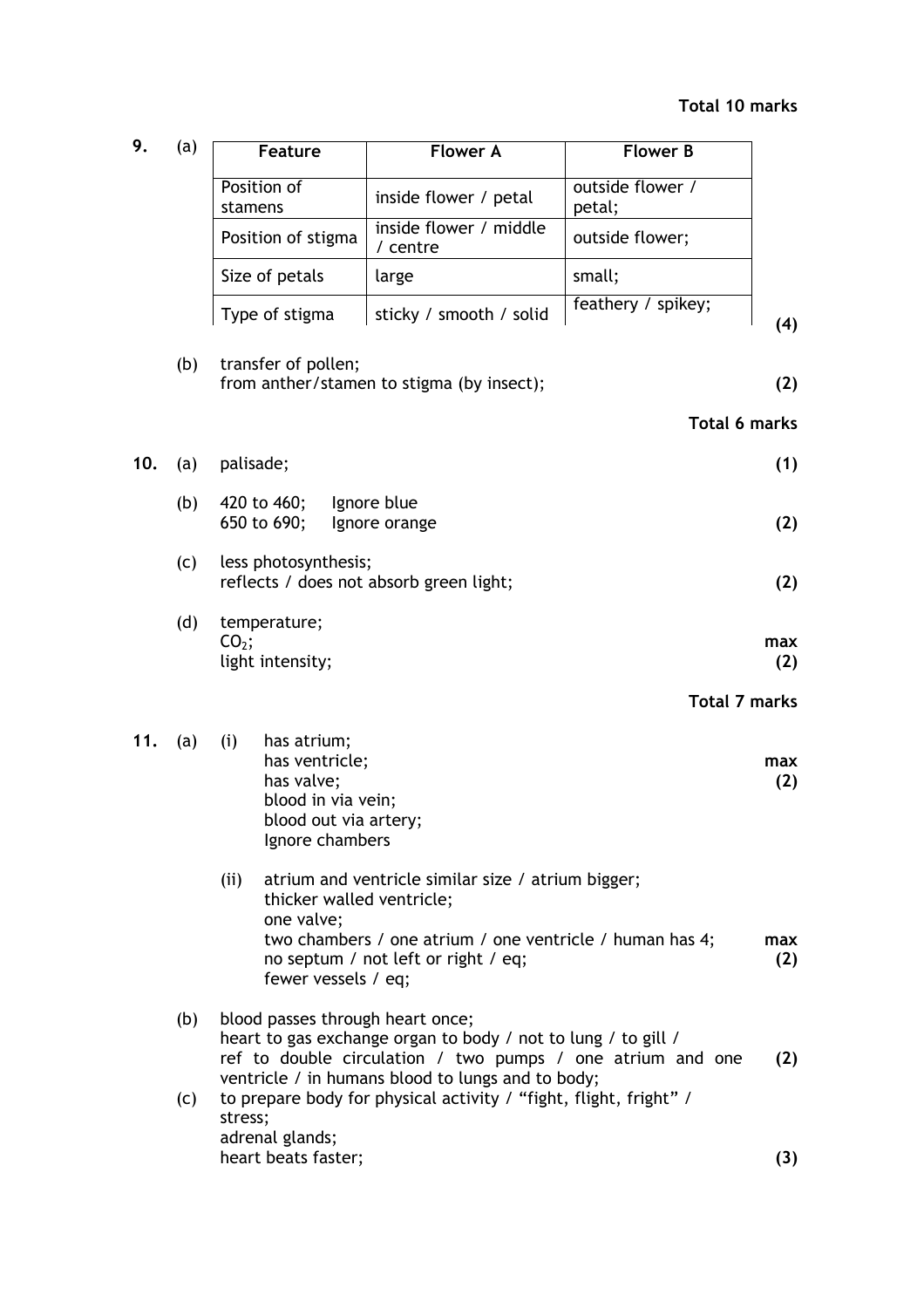| (d) |
|-----|
|     |

| <b>Substance</b> | Origin                              | <b>Destination</b>                                       |     |
|------------------|-------------------------------------|----------------------------------------------------------|-----|
| Oxygen           | lungs / alveoli / air<br>sacs;      | (respiring cells)                                        |     |
| Glucose          | small intestine /<br>ileum / villi; | (respiring cells)                                        |     |
| Urea             | (Liver)                             | kidney / renal tubule /<br>nephron;                      | (5) |
| ADH              | pituitary;                          | kidney / renal tubule /<br>nephron / collecting<br>duct; |     |

## **Total 14 marks**

| 12. | (a)                                | (i)                 | G;<br>T;<br>A;                                                                                                                                                                                                                                                                                                                  | (3)               |
|-----|------------------------------------|---------------------|---------------------------------------------------------------------------------------------------------------------------------------------------------------------------------------------------------------------------------------------------------------------------------------------------------------------------------|-------------------|
|     |                                    | (ii)                | two (strands)+ coiled/interweaving/twisted/spiral / eq;                                                                                                                                                                                                                                                                         | (1)               |
|     | (b)                                | (i)<br>(i)<br>(iii) | restriction / endonuclease;<br>ligase; Reject lipase<br>transgenic;                                                                                                                                                                                                                                                             | (1)<br>(1)<br>(1) |
|     | (c)                                | (i)<br>(ii)         | insulin $/$ eq;<br>can be made quickly / in large quantities/ exact substance;<br>Reject cheap                                                                                                                                                                                                                                  | (1)<br>(1)        |
|     |                                    |                     | <b>Total 9 marks</b>                                                                                                                                                                                                                                                                                                            |                   |
| 13. | explants;<br>clones;<br>identical; |                     | agar / nutrient / growth;<br>nutrients / minerals / growth regulators / glucose / $H_2O$ / vitamins;<br>nutrients / minerals / growth regulators / glucose / $H_2O$ / vitamins;<br>compost / soil / eq;<br>temperature / carbon dioxide / light / humidity / water;<br>temperature / carbon dioxide / light / humidity / water; |                   |
|     |                                    |                     | <b>Total 9 marks</b>                                                                                                                                                                                                                                                                                                            |                   |

|     | <b>14.</b> (a) (i) $X = \text{cornea}$ ;<br>$Y = lens$<br>brain / cerebral cortex / visual cortex / cerebrum;<br>(ii) |  |
|-----|-----------------------------------------------------------------------------------------------------------------------|--|
| (b) | blurred / not clear / eq;<br>as retina wrong distance / not focussing / out of place;                                 |  |

**Total 5 marks**